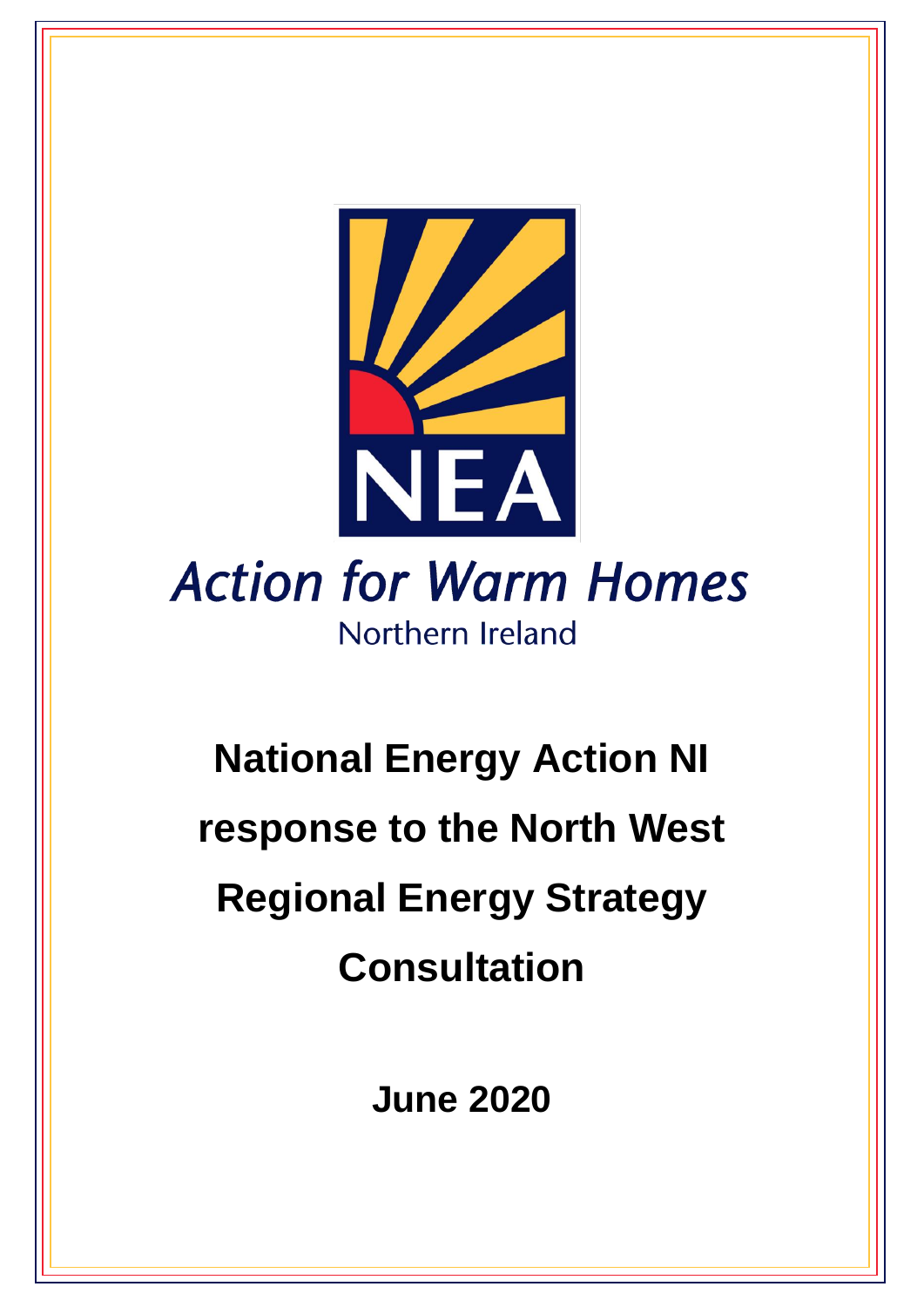

#### **About NEA**

NEA is the national fuel poverty charity working to secure affordable warmth for disadvantaged energy consumers. NEA's strategic aims include influencing and increasing strategic action against fuel poverty; developing and progressing solutions to improve access to energy efficiency products, advice and fuel poverty related services in UK households and enhancing knowledge and understanding of energy efficiency and fuel poverty.

NEA seeks to meet these aims through a wide range of activities including policy analysis and development to inform our campaigning work, rational and constructive dialogue with decision-makers including regulatory and consumer protection bodies, relevant Government Departments, the energy industry, local and national government and we develop practical initiatives to test and demonstrate the type of energy efficiency programmes required to deliver affordable warmth.

NEA is primarily concerned with energy policy whilst maintaining a watching brief on social justice policies including income inequalities and levels of poverty in Northern Ireland.

Protecting vulnerable customers is our key aim so we work both reactively and proactively to ensure policy makers and regulators recognise the needs of the vulnerable in its widest sense. With tighter household budgets it is more important than ever that consumers are getting the best deal. Paying for domestic energy makes up a substantial portion of total household expenditure, so it is of specific concern to us but is often relegated in the ever-busy policy environment.

#### **Fuel Poverty in Northern Ireland**

Based on the 2016 House Condition Survey (HCS), Northern Ireland has a rate of fuel poverty at 22%. It is also estimated that there are approximately 43,800 households in extreme fuel poverty which means they need to spend over 15% of their total income to heat their homes. Additionally, one in five households in Northern Ireland are living in relative poverty and 19% of working age adults in the private rented sector spend more than a third of their income on housing .

Poor housing standards are responsible for the impaired physical and psychological health of millions of UK households. The links between low indoor temperature and poor health have been well understood for many years. Cold homes increase the likelihood, repetition and the severity of respiratory and cardiovascular illnesses hence leading to increased excess winter death rates. Between August 2017 — July 2018 there were 1,500 excess winter deaths in Northern Ireland. According to the World Health Organisation (WHO), a third of these deaths are directly attributable to living in cold damp homes.

The links between dampness and mould growth on asthma and allergies are also well known and understood as well as the impact that a cold home has on poor mental health, low self-esteem, educational performance and social isolation.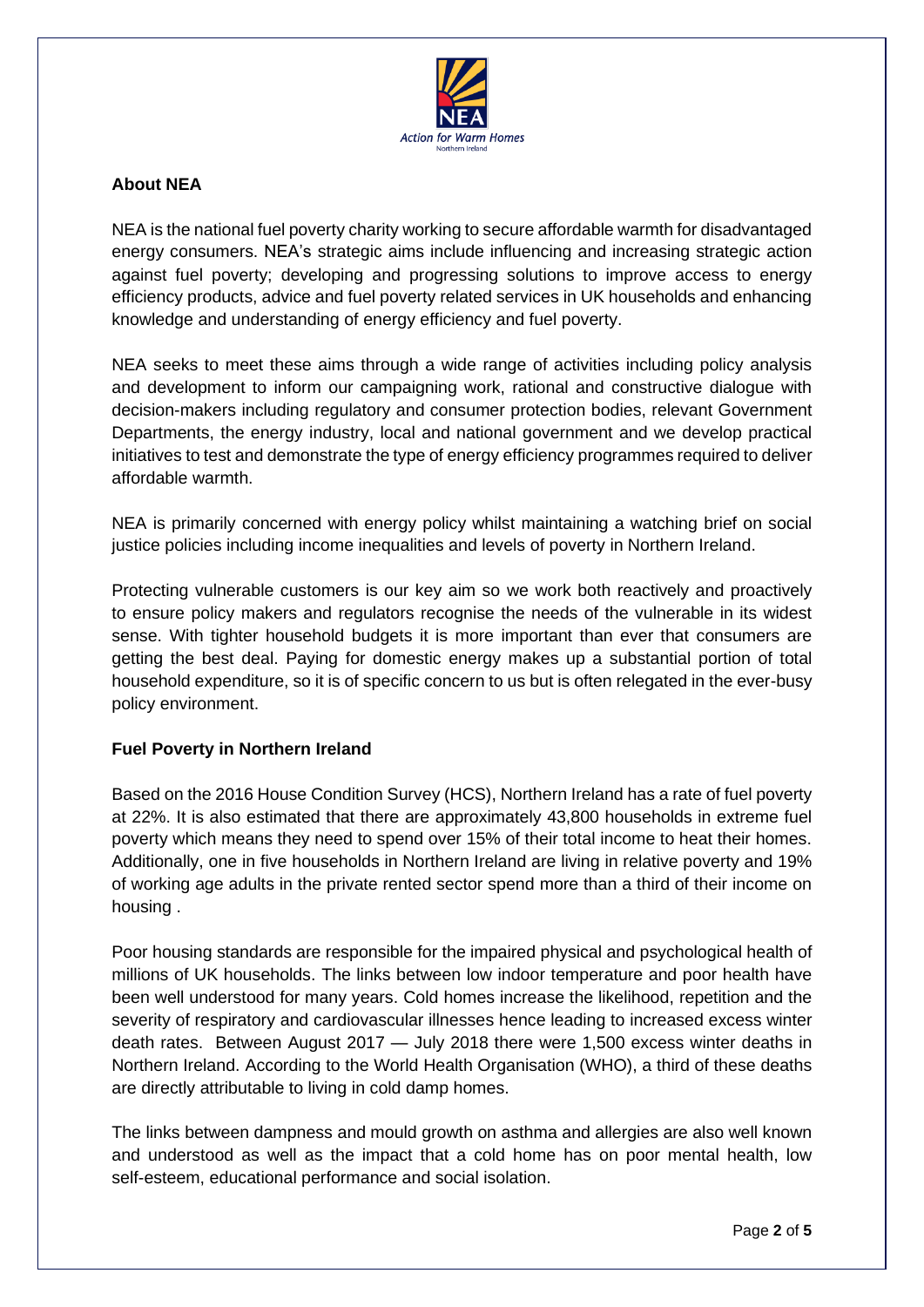

Additionally, and unique to Northern Ireland, 68% of all households are reliant on home heating oil, a non-regulated fuel.

Improved insulation and heating standards are seen as the most rational and sustainable means of mitigating heating price increases and ensuring affordable warmth. While we must decarbonise our energy system, we must also ensure that the needs of those on lower incomes and experiencing fuel poverty should be protected.

We commend both Councils for designing and developing this strategy and have also made some comments to the questions posed as outlined below.

#### **Draft Questions:**

#### **1. Do you agree with our approach to a joint council regional strategy?**

Yes, we believe that the strategy is clear with a roadmap set to decarbonise. The strategy also outlines the local demands, challenges and opportunities looking at a whole energy system, which we believe to be a sound principle.

#### **2. Do you agree that we have covered the 5 main themes in our roadmap toward net zero carbon? Are there any additional themes that we need to cover?**

Yes, we agree with the five main themes. The importance of energy efficiency as a key tool to driving down costs for household is also one of the main drivers to tackle fuel poverty, and NEA and the Fuel Poverty Coalition (FPC) are calling on government to make energy efficiency an infrastructure priority and to set a Northern Ireland wide energy efficiency target in the new and emerging energy strategy.

#### **3. Do you agree that we have covered the 9 main areas of work, as set out within our Flowchart of Smart Energy System work streams? Are there any additional areas that we need to cover?**

We note that the document highlights fuel poverty, deprivation and social exclusion and we believe that due regard should be given to these issues when developing any financial models to protect low income and vulnerable individuals and families. We would like to ensure that these issues are embedded into the work streams identified.

# **4. Do you agree that the Regional Energy Strategy should be delivered by an independent body with representation from local government/public sector and industry/commerce? If so, do you consider Council's approach for a North West Regional Energy Hub solution? If you do not agree, what type of delivery mechanism would you suggest?**

This would seem to be a sensible approach.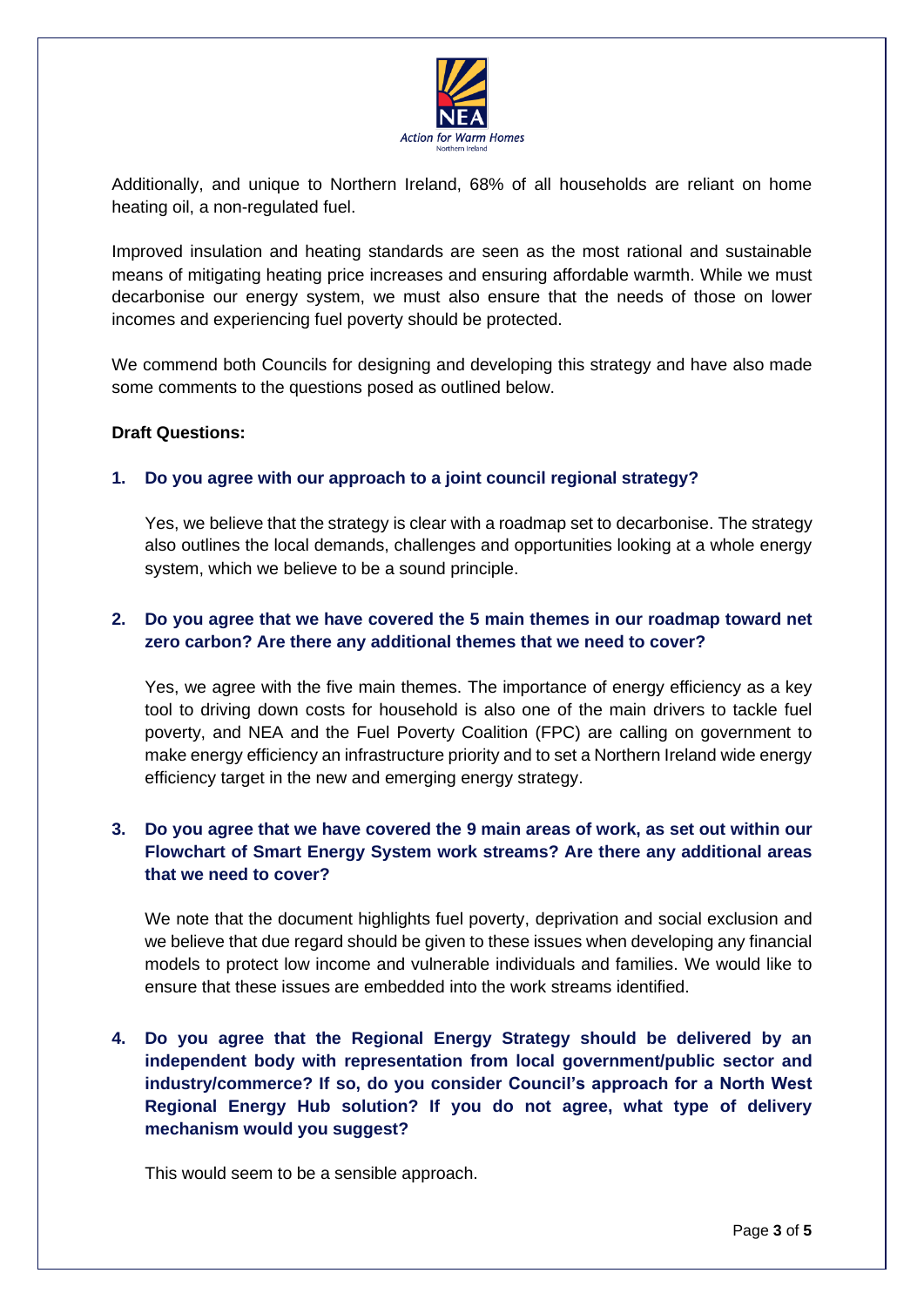

# **5. Do you agree with approach to initially seek funding from the UK Government and the Government of Ireland to kick start the delivery of the Regional Energy strategy, with a view to self-funding longer term?**

Yes, this work will need strong commitment from Government with protections and safety mechanisms for lower income households. There needs to be a fair distribution of costs for those individuals reaping benefits of programmes.

## **6. Do you consider 2045 as a reasonable target to achieve a net zero carbon city region? If you do not what do you believe the target year should be and give a brief explanation for your answer.**

25 years to deliver is an ambitious target but ambition is required to progress the actions.

## **7. What are the opportunities for the rural and urban communities in the North West City Region to contribute to the successful implementation of the regional Energy Strategy?**

In order to get community buy-in, there needs to be clear and concise messaging and understanding of the key issues. Councils will need to ensure an effective communication strategy.

# **8. What skills and qualifications will be required by the local community to deliver the successful delivery of the Regional Energy strategy? Who should deliver these training courses and qualifications locally?**

It is vital that there are quality standards embed for the successful delivery of the strategy. Given that a technical survey encompasses the whole house energy efficiency needs, our recommendation would be assurance that technical surveyors are equipped with the necessary competence and accreditation to assess the whole dwelling. Learning from experience and refining schemes must form an integral part of the Councils role. This function needs to be clearly thought out and expertise involved in the design of same. Poor insulation in homes can be a public health risk and worse than no insulation.

# **9. What are the challenges and opportunities in the delivery of the Regional Energy Strategy?**

The cost of the challenge, the need for behaviour change, the size and scale of the job to be done. A clear communication strategy and a robust governance structure should be put in place.